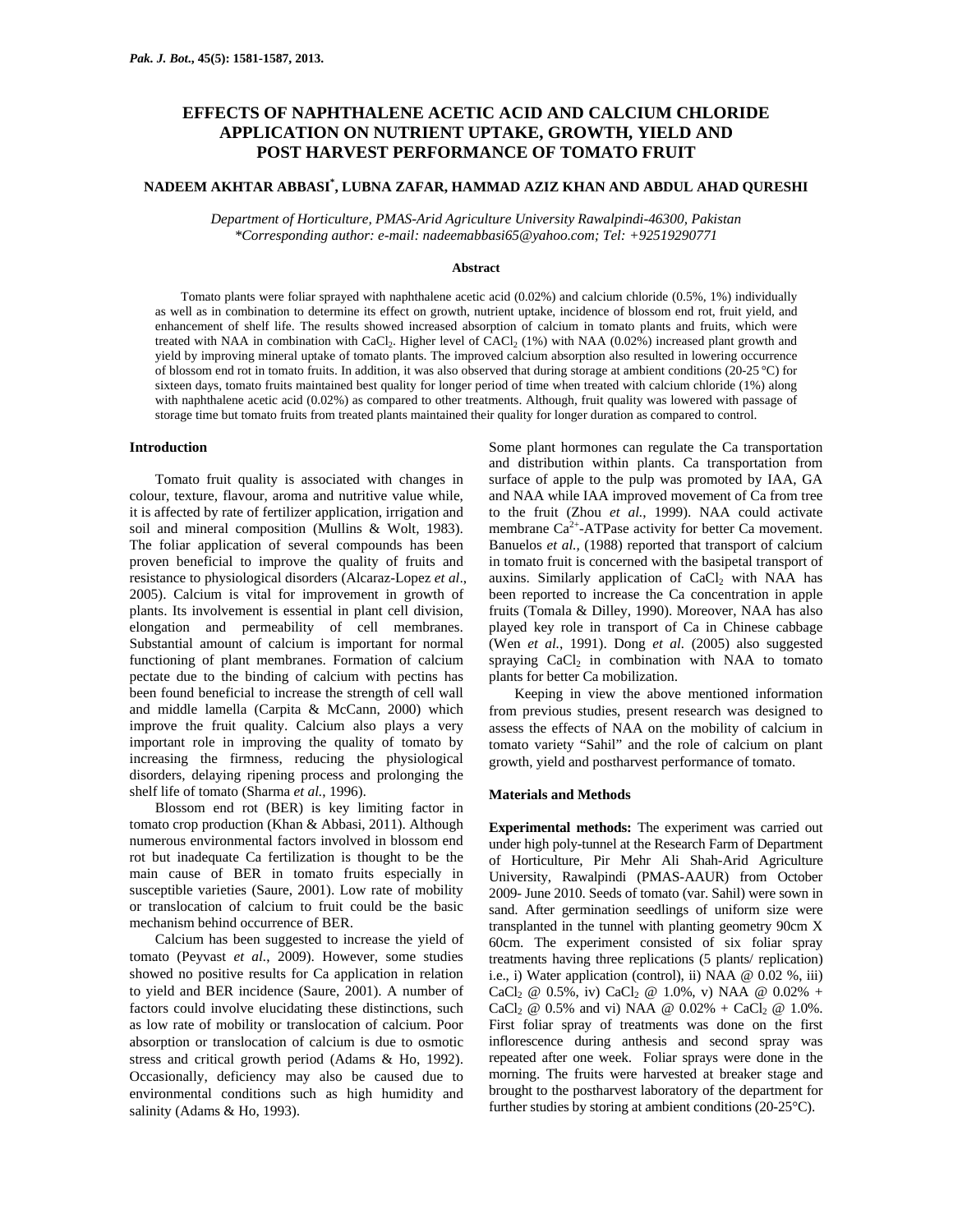**Plant growth and yield response:** Plant height, flower clusters and fruit set percentage were evaluated during plant growth. Plant height was recorded by using measuring tape while flower clusters were counted manually of every plant in each treatment. Results related to fruit set are depicted as fruit set percentage. Number of days to maturity was recorded from the time of anthesis up to the harvesting (breaker stage) of fruits of selected flower clusters on plants in each treatment. During fruit development stages any physiological disorder particularly blossom end rot (BER) were observed for every fruit cluster on each plant. Total yield was noted at the time of harvest by using weighing balance.

**Leaf tissue analysis for N, P, K and Ca:** Young but fully expanded leaves of selected plants were picked for leaf tissue analysis followed by dry ashing procedure (Chapman & Pratt, 1961). Calcium concentrations were determined by the procedure of atomic absorption spectroscopy (Berry & Johnson, 1966). Nitrogen was determined with digestion method (Buresh *et al.*, 1982), while phosphorous and potassium contents were measured by spectrophotometer and flame photometer, respectively.

**Fruit tissue analysis for Ca determination:** Three fruit slices from harvested fruits were taken for fruit tissue analysis followed by dry ashing procedure (Chapman & Pratt, 1961) and grinding subsequently. Calcium content was determined as described by Berry & Johnson (1966).

# **Postharvest Performance**

**Fruit quality evaluation:** Quality of tomato was evaluated during storage. All fruit characteristics were measured with three replicates of four fruits and data was recorded on 0, 4, 8, 12 and 16 days of storage. Overripe tomatoes of different treatments with the passage of time during storage were excluded from the trial. Following fruit characteristics were measured during the course of study.

**Weight loss and firmness:** Tomato fruits (5 fruits per sample) were weighed initially at start of experiment and till the end of experiment with four day interval. The difference between initial and final fruit weight was considered as total weight loss during that storage interval and calculated as percentages on a fresh weight basis (Anon., 1990), While firmness was measured with Penetro meter.

**Colour:** Colour assessment for tomato fruit was done during storage with chromometer CR-400 (Konica Minolta Sensing, Inc. Osaka, Japan). The values were obtained for L\*& h\*scale for two opposite sides of each fruit.

**Total soluble solids:** Total soluble solids were measured during storage by using Digital Refractometer at ambient condition. Tomato fruit pieces were homogenised and filtered by using filter paper (Whatman No.1). A drop of filtered juice was placed on prism of refractometer and total soluble solids were recorded in °Brix (Anon., 1990). Titratable acidity was measured by titration method (Anon., 1990).

**Ascorbic acid:** Ascorbic acid was measured by the method according to Hans (1992). Tomato pulp (5g) was homogenised and blended with 0.1% hydrochloric acid (w/v) and was centrifuged at 10,000 rpm for 10 minutes to get the supernatant, absorbance of the supernatant was measured at 243nm by spectrophotometer.

**Statistical analysis:** The experiment was conducted according to the Randomized Complete Block Design (RCBD) by using six treatments, each comprising of three replications. Statistical analysis of the data was done by using Analysis of Variance (ANOVA) technique and difference among treatment means were compared by using Duncan's Multiple Range (DMR) test at 5 % level of probability (Steel *et al.*, 1997).

# **Results and Discussion**

## **Plant growth and yield response**

**Plant height, flower cluster and fruit set percentage:**  Data showed significant difference among different treatments for plant height, flower cluster and fruit set percentage of tomato plants (Table 1). Maximum height was recorded in tomato plants treated with  $0.5\%$  CaCl<sub>2</sub> in comparison with minimum height in control plants. Sole application of  $CaCl<sub>2</sub>$  found better as compared to combination of calcium chloride and NAA. The results were also confirmed by Peyvast *et al.,* (2009) and Arreola *et al.,* (2008). It is also found that height of plants sprayed with calcium and NAA was low as compared to plants treated only with calcium. It might be due to decrease in nitrogen contents which resulted in decrease of plant height.

It is apparent from the results that flower cluster and fruit set percentage significantly increased (Table 1) with maximum number of flower clusters and highest fruit set percentage in the plants treated with calcium (1%) in combination with NAA (0.02%). Comparing treatments, it is clear that NAA treated plants have more number of clusters and fruit set percentage as compared to single  $CaCl<sub>2</sub>$  (0.5% and 1%) treatments. Hao & Papadopoulus (2003) and Tuna *et al.,* (2007) reported the same results. The increase in fruit set percentage is possibly due to increased resistance against flower drop in plants which further increase the number of fruits (Fletcher *et al.*, 2000). NAA also showed the positive effect on the number of flower clusters due to higher calcium contents in tomato plant. NAA reduces pre harvest fruit drop by reducing the effect of ethylene and resulted in the appearance of higher fruit set percentage (Alam & Khan, 2002; Yuan & Carbaugh, 2007).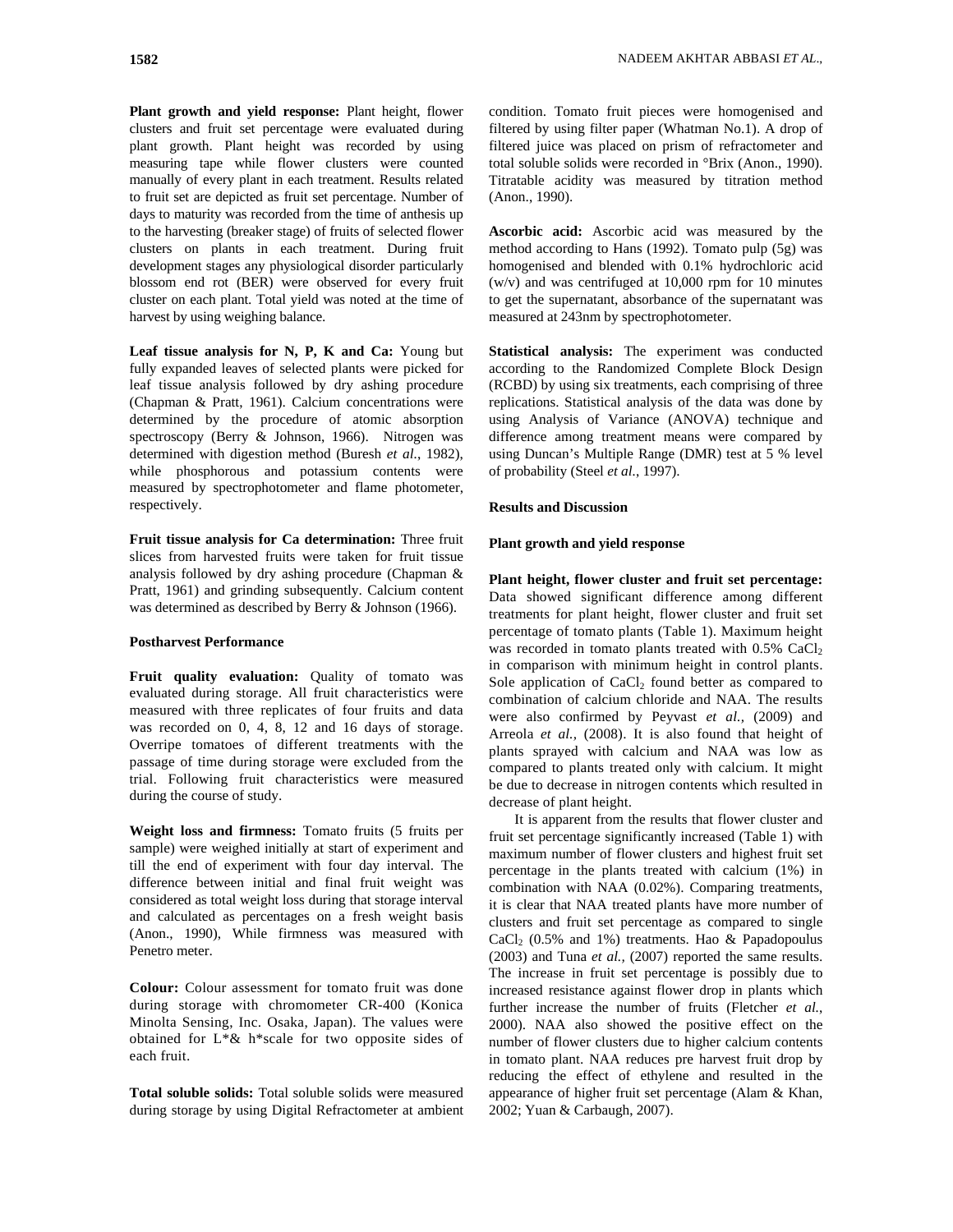|                                             | <b>Plant height</b><br>(cm) | Number of<br>truss/plant | <b>Fruit set</b><br>$(\%)$ | Time to fruit<br>maturity (days) | <b>Physiological disorder</b><br>analysis $(\% )$ | Yield<br>(kg/plant) |
|---------------------------------------------|-----------------------------|--------------------------|----------------------------|----------------------------------|---------------------------------------------------|---------------------|
| Control                                     | $173.3 \pm 1.7$ f           | $8.18 + 0.24e$           | $57.85 + 1.02f$            | $55.04 + 0.93a$                  | $4.87 + 0.06a$                                    | $3.70 \pm 0.06f$    |
| $0.02\%$ NAA                                | $242.3 + 1.4h$              | $10.44 \pm 0.06c$        | $74.44 + 0.22c$            | $44.14 \pm 0.015c$               | $2.11 \pm 0.008d$                                 | $6.63 + 0.06c$      |
| $0.5\%$ CaCl <sub>2</sub>                   | $261.0 \pm 1.5a$            | $9.17 + 0.08d$           | $69.57 + 0.32e$            | $46.15 + 0.10h$                  | $3.05 \pm 0.02b$                                  | $5.09 \pm 0.05e$    |
| $1.0\%$ CaCl <sub>2</sub>                   | $233.3 + 1.7c$              | $9.51 + 0.26d$           | $71.96 + 0.04d$            | $45.18 \pm 0.18$ bc              | $2.32 \pm 0.01c$                                  | $5.94 \pm 0.03d$    |
| $0.02\%$ NAA +<br>$0.5\%$ CaCl <sub>2</sub> | $206.0 + 0.3d$              | $11.22 + 0.17h$          | $77.77 + 0.32h$            | $41.78 \pm 0.06d$                | $1.95 + 0.03e$                                    | $7.68 + 0.09h$      |
| $0.02\%$ NAA +<br>$1.0\%$ CaCl <sub>2</sub> | $192.3 + 1.2e$              | $12.00 + 0.00a$          | $82.32 + 1.06a$            | $40.85 + 0.06d$                  | $1.65 + 0.02f$                                    | $8.62 + 0.14a$      |
|                                             |                             |                          |                            |                                  |                                                   |                     |

Table 1. Effect of NAA and CaCl<sub>2</sub> application on growth and yield response of tomato.

**Days to fruit maturity:** In case of time taken for harvest maturity after fruit set, maximum days were recorded in untreated fruits and minimum days were taken by treated fruits (Table 1). Early maturity trend was found in fruit with the increase in concentration of calcium. Plants treated with foliar application of  $CaCl<sub>2</sub>$  and NAA in combination required shorter time to gain fruit maturity as compared to other treatments. The results are consistent with Schlegel and Schonnher (2002) who described that calcium application resulted in early fruit maturity of apples. The reason of early maturity is that calcium binds to pectin and form calcium pectate which is very helpful in increasing the rigidity of middle lamella and resistance against degrading enzymes like polygalacturanase (Grant *et al.*, 1973).

**Physiological disorder analysis:** Occurrence of blossom end rot (BER) was lowest (1.65%) in fruits treated with  $0.02\%$  NAA + 1% CaCl<sub>2</sub> in comparison with control, in which maximum occurrence of disorder (4.67%) was observed (Table 1). In this study, incidence of BER was lowered with increase of calcium content in tomato fruits. BER occurrence is directly related with deficiency of calcium (Centkowski & Tomala, 2000). NAA might be helpful in the proper development of xylem tissues which helps in uptake and translocation of calcium and thus reduction of physiological disorders. These findings were also in agreement with Lgbokwe *et al.,* (1987).

**Total yield:** Calcium affects the tomato production by increasing mineral contents, flower cluster, fruit set percentage and reducing physiological disorders leading to higher yield. The yield of treated plants was significantly higher as compared to control plants (Table 1). Maximum yield was recorded in plants treated with NAA in combination with calcium  $(0.02\% \text{ NAA} + 1\% \text{ CaCl}_2)$ . These results are supported by Hao & Papadopoulus (2003) Calcium and NAA both not only increase yield of tomato by reducing the flower drop but also increase the fruit retention (Fletcher *et al.,* 2000 and Iqbal *et al.,* 2009).

**Leaf tissue analysis for N, P, K and Ca contents:**  Results showed significant results for accumulation of all the nutrients in leaves of tomato plants (Fig. 1). It has been observed that calcium contents of leaves in treated plants significantly increased as compared to control plants. The higher calcium uptake was in plants treated with calcium and NAA both in combination as compared to individual application of calcium or untreated plants. Similarly, potassium contents also progressively increased with different treatments as compared to control plants. Calcium improves the nutrient status of plants by increasing the potassium and nitrogen content of plants. Although, nitrogen content of treated plants also improved but a mixed behaviour was observed for different treatments. The greatest increase in nitrogen was found in plants treated with  $0.5\%$  CaCl<sub>2</sub> but further increase in calcium led to decrease in nitrogen. On the other hand inverse correlation has been found between calcium and phosphorous (Fig. 1). Phosphorous contents of leaves decreased with the increase in calcium content.

The increase in calcium contents may be due to NAA because it increases cation exchange sites for calcium accumulation (Mengal & Kirkby, 2001). The results for potassium increase are supported by Tuna *et al.,* (2007) confirming that calcium role is significant in improving the status of potassium. Improved nitrogen contents in treated leaves might be due to pyruvate kinase (PK) enzyme which has a key role in the assimilation of nitrogen (Vanlerberghe *et al.*, 1990). The PK activity is dependent on adenosine diphosphate, phosphoenolpyruvic acid and cofactors K and Mg (Podesta & Plaxton, 1992). Thus increased potassium level accelerated PK activity and ultimately resulted increase in nitrogen content. Antagonistic effect between phosphorous and calcium could be the reason of low phosphorus contents in treated leaves compared to control (Paiva *et al.*, 1998).

**Fruit tissue analysis for Ca (mg/g) determination:**  Highly significant results were observed for calcium contents in fruit tissues of tomato. Maximum calcium accumulation was observed in fruits of plants treated with  $0.02$  % NAA + 1 % CaCl<sub>2</sub> compared with minimum value of calcium in fruits of untreated plants. It was clearly observed that the fruits sprayed with NAA or in combination with calcium chloride accumulated more calcium as compared to fruits treated only with calcium (Fig. 2). Calcium is translocated by transpiration stream toward shoot apex due to this calcium become deficient in young leaves and fruits as compared to older leaves. IAA and NAA have the basipetal transport so auxins proton efflux can be encouraged during the growth due to which new cation exchange sites increased which are helpful in accumulation of calcium in fruits and young leaves (Mengal & Kirkby, 2001). Thus NAA plays a significant role in regulation and transportation of calcium.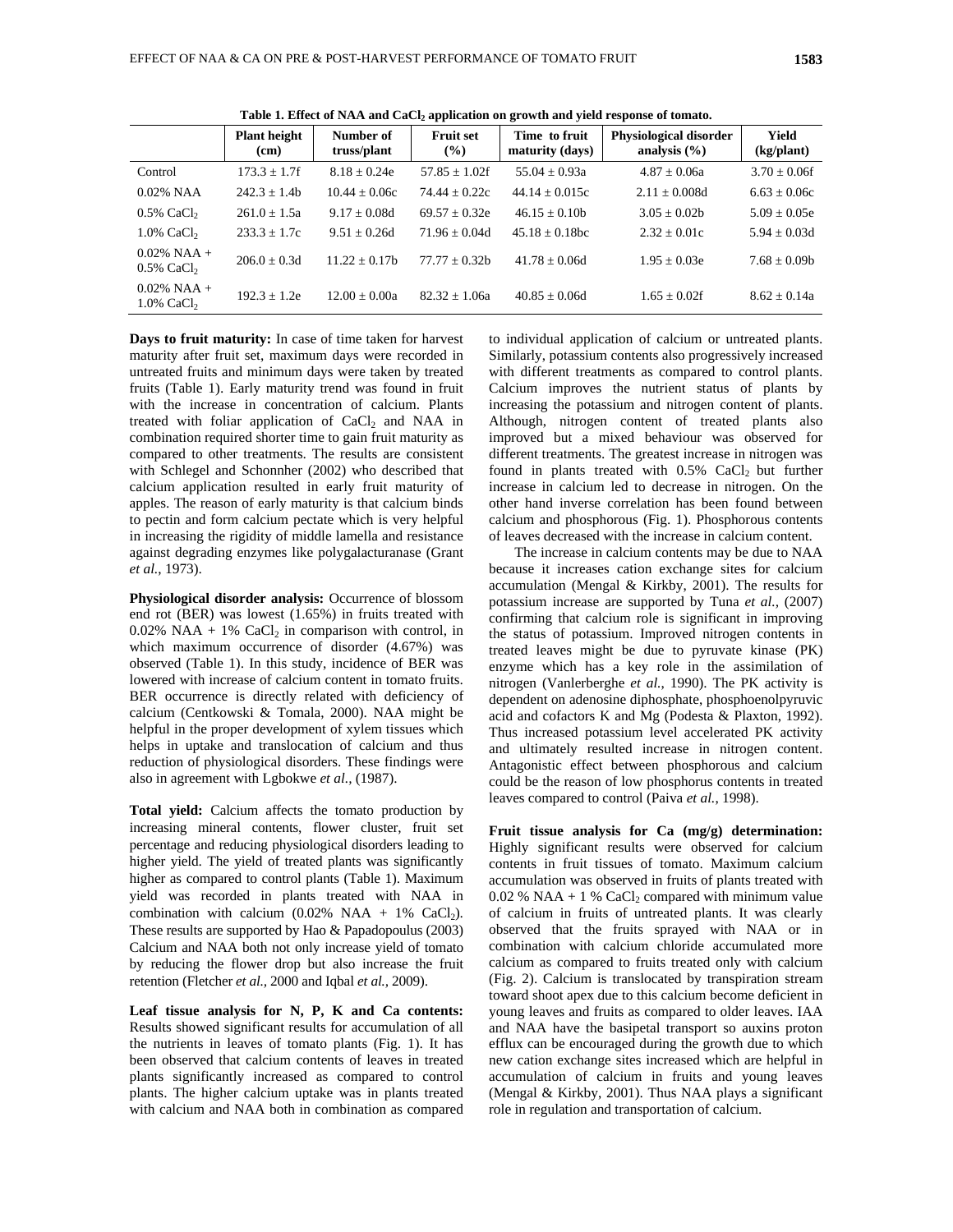

Fig. 1. Effect of NAA and CaCl<sub>2</sub> application on nutrient uptake by tomato leaves.

## **Postharvest analysis**

**Weight loss and firmness:** It is evident that percentage of weight loss in tomato fruits increased significantly as ripening proceeded. The comparison between the treatments showed maximum weight loss in control fruits while minimum weight loss was recorded in fruits treated with 0.02 % NAA + 1 % CaCl<sub>2</sub> after 16 days of storage (Fig. 3). Reduction in weight loss is observed in all those fruits which are treated with calcium as compared to control fruits. Significantly higher fruit firmness was observed in fruits of plants treated with higher concentration of  $CaCl<sub>2</sub>$  (1%) in combination with NAA while control fruits retained minimum firmness and this pattern was continued in each sampling date till the end of storage. Overall, combined application of NAA and CaCl<sub>2</sub> showed best results in maintaining fruit firmness as compared to individual application of either both chemicals or control. This loss of firmness control might be due to rapid increase in ethylene production and respiration due to the climacteric nature of tomato which leads to increase in water transpires through the surface of the fruit causing shrivelling of fruit (Sabir *et al.,* 2004 & Bhattarai & Gautman, 2006). Higher firmness in calcium treated fruits could be due to its accumulation in the cell walls which facilitates the cross linking of the pectic polymers increasing wall strength and cell cohesion (White & Broadly, 2003). Akhtar *et al.,* (2010) and Shuiliang *et al.,* (2002) revealed that fruit treated with  $CaCl<sub>2</sub>$  maintained firmness and eating quality of loquat for longer time and their finding support results of present study.

**Colour:** During the colour change of fruit the values of L\*(lightness) and h\* (hue angle) were measured. The data showed highest value of L\* in fruits treated with combined NAA and CaCl<sub>2</sub> while lowest value was recorded in control fruits (Fig. 4). Similarly, highest value of h\* was also observed in control fruits as compared to the lowest value in fruits treated with 0.02 % NAA  $+$  1 % CaCl<sub>2</sub>.

Lowest change in fruit colour treated with Ca and NAA is due to the fact that calcium increases the resistance of cell wall and tissues. This resulted in control of ripening by maintaining the strength of tissues (Izumi & Watada, 1994; Hong and Lee, 1999). It might also be



Fig. 2. Effect of NAA and CaCl<sub>2</sub> application on calcium contents in tomato fruit pericarp.

due to reduce in moisture loss. These findings are in agreement with the results of Abbasi *et al*., (2005) and Delwiche & Baumgardner (1985). During the storage the chlorophyll content degrade gradually which appear in the form of carotenoids. It tends to changes the fruit colour toward red. It is evident from the results that calcium chloride delayed the ripening due to which colour development in calcium treated fruits is slow as compared to untreated fruits. In previous study the same results were also found that the calcium chloride slows down the ripening process (Stanly *et al.*, 1995).

**Total soluble solids:** During ripening TSS content of tomato fruit change. TSS contains sugars and other soluble salts. It is obvious from the data (Fig. 5) that control fruits showed highest value of total soluble solids as compared to treated fruits. The interaction of treatments with the storage time shows that total soluble solid increase with the increase in ripening during storage period. This change of soluble solids occurs due to break down of polysaccharides.

Calcium binds with pectin contents in vegetables and fruits by forming the salt bridge between  $Ca<sup>2</sup>$  and COO group (Stanly *et al.*, 1995). These pectic substances provide sites for the binding of calcium (Roy *et al.*, 1994). Due to this reason calcium pectate is formed thus helpful in reducing the degradation of cell wall and ultimately reduces the production of ethylene resulting in maintaining low TSS by slowing down the ripening process. In the previous study on tomato fruit the similar result was obtained by Bhattarai & Gautam, (2006) and Peyvast *et al.,* (2009).

**Ascorbic acid:** Tomato is a rich source of ascorbic acid. It functions as an antioxidant enzyme. The interactive effect among the treatments and storage showed that ascorbic acid decreases with the increase of storage time. It is observed from the data (Fig. 5) that ascorbic acid found maximum in the treated fruits and minimum was recorded in fruits with no treatment. During storage it is noticed that ascorbic acid increased first with the ripening stage from light pink stage to red stage of ripening after this it decreased with the increase in red colour and storage time.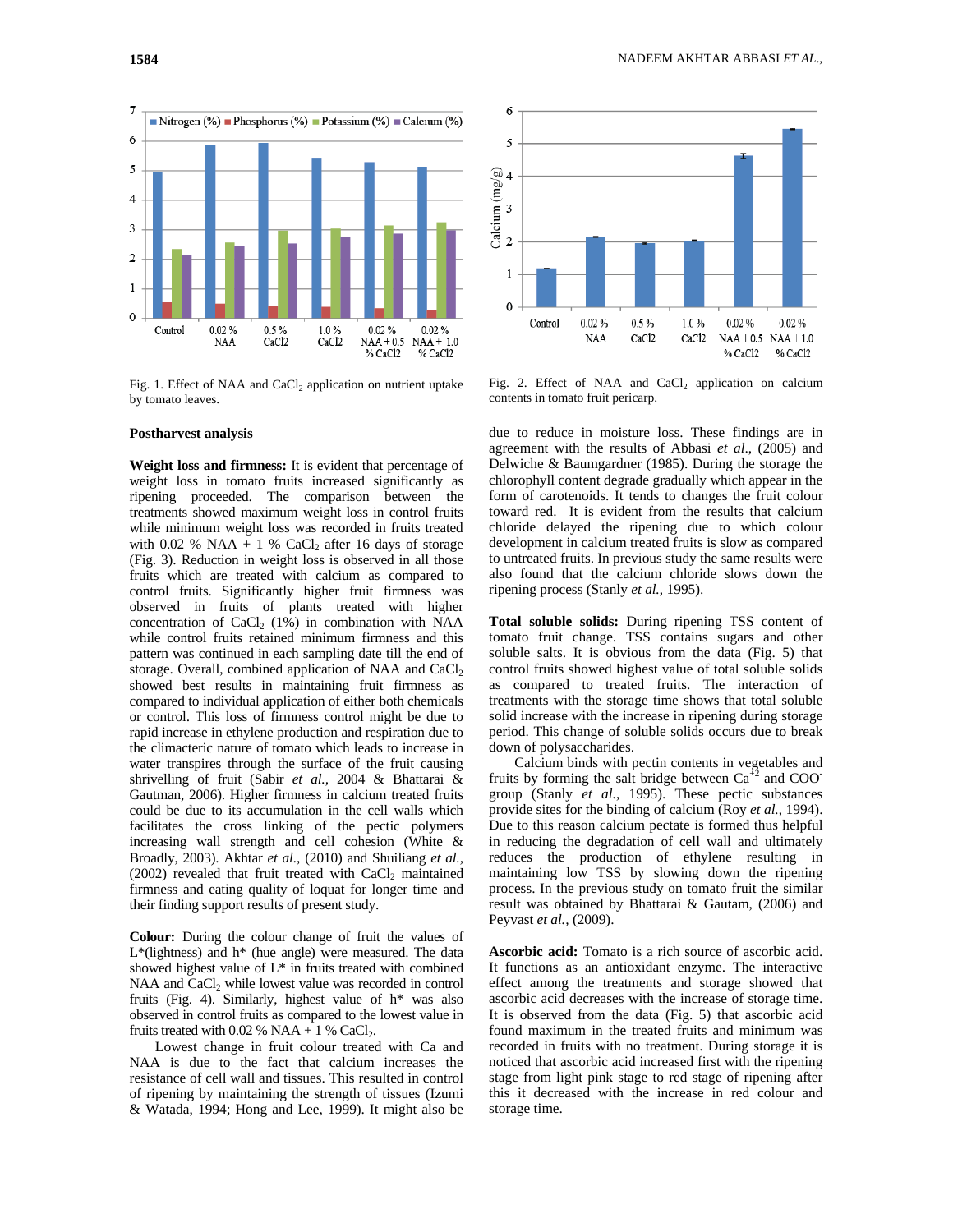

Fig. 3. Effect of NAA and CaCl<sub>2</sub> application on a) weight loss and b) fruit firmness of tomato fruit during storage.



Fig. 4. Effect of NAA and CaCl<sub>2</sub> application on a) hue angle and b) L\* value of tomato fruit during storage.



Fig. 5. Effect of NAA and CaCl<sub>2</sub> application on a) total soluble solids and b) fruit firmness of tomato fruit during storage.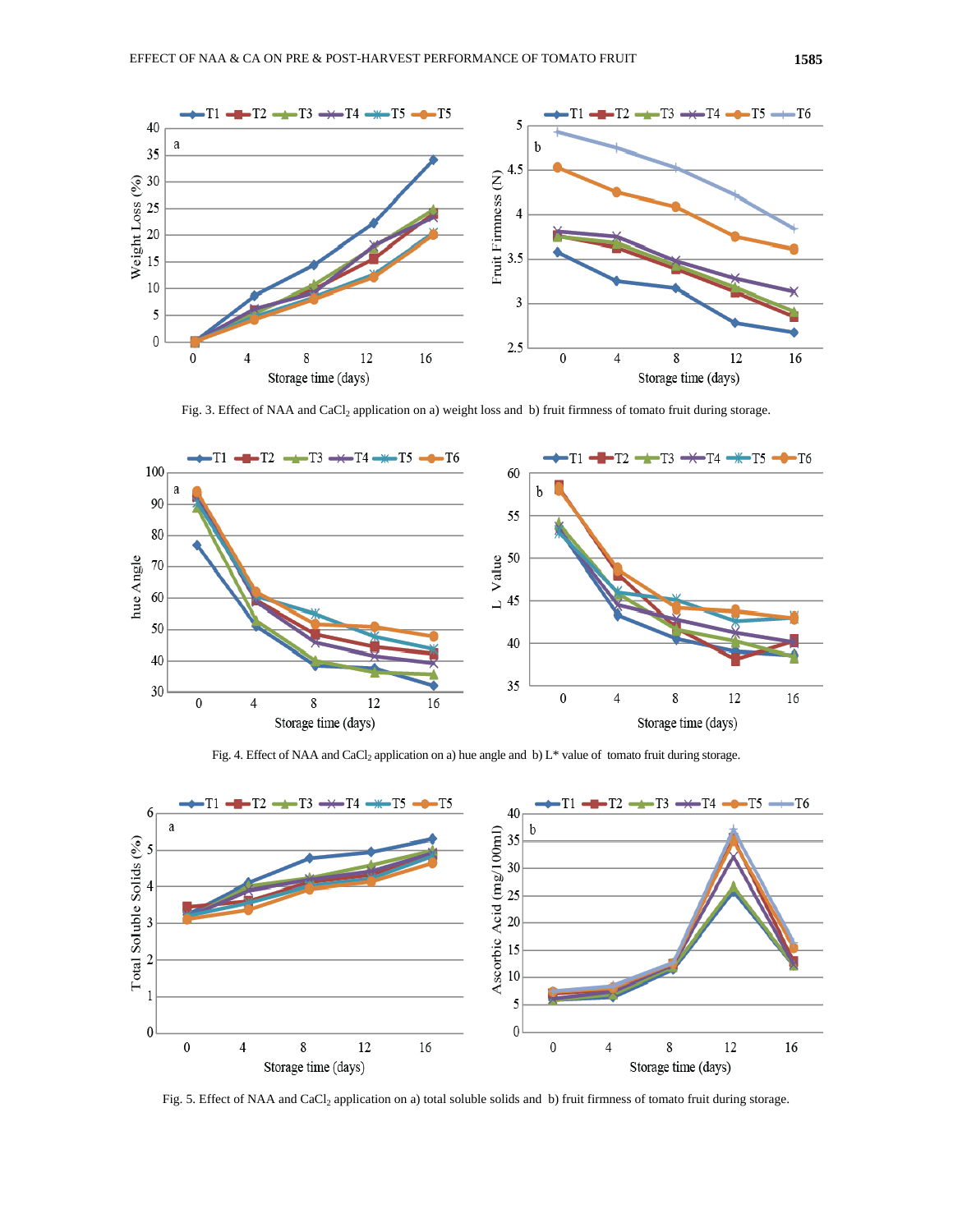where:  $T_1$  = Foliar spray of water  $T_2$  = Foliar spray of 0.02 % NAA  $T_3$  = Foliar spray of 0.5 % CaCl<sub>2</sub>  $T_4$  = Foliar spray of 1.0 % CaCl<sub>2</sub>  $T_5$  = Foliar spray of 0.02% NAA + 0.5% CaCl<sub>2</sub>  $T_6$  = Foliar spray of 0.02% NAA + 1.0% CaCl<sub>2</sub>

The same results were also found by Subbiah & Perumal (1990). The reason for high ascorbic acid in calcium treated fruits might be that metabolic activities were not fast as in untreated fruits. Therefore in untreated fruits the respiration rate and ethylene production were at higher rate due to which ascorbic acid constantly decreased rapidly as compared to Ca treated fruits.

### **Conclusion**

Results showed that preharvest foliar spray of NAA and  $CaCl<sub>2</sub>$  at anthesis not only increased the absorption of calcium in leaves and fruits but also enhanced the yield and shelf life of tomato var. "Sahil". Due to augmented calcium level, plants were healthy with dwindle occurrence of blossom end rot and ultimately resulted improved growth, yield and shelf life of tomato fruit. It was also concluded that CaCl<sub>2</sub>  $(1\%)$  in combination with NAA  $(0.02\%)$  gave promising results. Further study is needed to evaluate the effect of NAA and  $CaCl<sub>2</sub>$  on tomato with different concentrations and application stages.

#### **References**

- Abbasi, N.A., N. Shaheen I.A. Hafiz and S. Tanveer. 2005. Foliar Application of Calcium Chloride on Fruit Quality of Tomato (*Lycopersicon esculentum* L.). *Pak. J. Arid Agric*., 8(1): 5-8.
- Adams, P. and L.C. Ho. 1992. The susceptibility of modern tomato cultivars to blossom-end rot in relation to salinity. *J. Hort. Sci.*, 67: 827-839.
- Adams, P. and L.C. Ho. 1993. Effects of environment on the uptake and distribution of calcium in tomato and on the incidence of blossom-end rot. *Plant Soil,* 154: 127-132.
- Akhtar, A., N.A. Abbasi and A. Hussain. 2010. Effect of calcium chloride treatments on quality characteristics of loquat fruit during storage. *Pak. J. Bot*., 42(1):181-188.
- Alam, S.A. and M.A. Khan. 2002. Fruit yield of tomato as affected by NAA spray. *Asian J. Plant Sci.*, 1: 24-24.
- Alcaraz-Lopez, C., M. Botia, C.F. Alaraz and F. Riquelme. 2005. Induction of fruit calcium assimilation and its influence on the quality of table grapes. *Spanish J. Agric. Res.,* 3: 335-343.
- Arreola, J.A., A.M.C. Gonzaez, L.A.V. Agailar, M.T.C. Leon, J.P. Pineda and E.A. Garcia. 2008. Effect of calcium boron and molybdenium on plant growth and bract pigmentation in poinsettia. *Rev. Fitotec. Mex.,* 31: 165-172.
- Banuelos, G.S., F. Bangerth and H. Marschner. 1988. Basipetal auxin transport in lettuce and its possible involvement in actropetal calcium transport and incidence of tipburn. *J. Plant Nutr.,* 11: 525-533.
- Berry, W.L. and C.M. Johnson. 1966. Determination of calcium and magnesium in plant material and culture solutions, using atomic absorption spectro-scopy. *Appl. Spectrosc.,* 20: 209-211.
- Bhattarai, D.R and D.M. Gautam. 2006. Effect of harvesting method and calcium on postharvest physiology of tomato. *Nepal Agric. Res. J.*, 7: 37-41.
- Buresh, R.J., E.R. Austin and E.T. Craswell. 1982. Analytical methods in 15N research. *Fert. Res.,* 3: 37-62.
- Carpita, N. and M. McCann. 2000. *The plant cell wall*. In: (Eds.): B. Buchanan, W. Gruissem and R. Jones. Biochemistry & Molecular Biology of Plants. *American Society of Plant Physiologists*, pp 52-109.
- Centkowski, J. and K. Tomla. 2000. The effect of spraying with Ca products on quality and Sampion apples storability. *Zeszyty Naukowe Instytutu Sadownictwai Kwiaciarstwa,* 8: 319-326. (in Polish)
- Chapman, H.D. and P.F. Pratt. 1961. Methods of Analysis for Soils, Plants and Waters. University of California, Agricultural Science, Berkeley, USA, pp. 309.
- Delwiche, M. and R.A. Baumgardner. 1985. Ground color as a peach maturity index. *J. Amer. Soc. Hort. Sci.*, 110: 53-57.
- Fletcher, R.A., A. Gilley, N. Sankhla and T.D. Davis. 2000. Triazoles as plant growth regulators and stress protectants. *Hortic. Rev.,* 24: 55-138.
- Grant, G.T., E.R. Morrism, D.A. Rees, P.J.C. Smith and D. Thom. 1973. Biological interaction between polysaccharides and divalent cations: The egg-box model. *FEBS Lett.,* 32: 195-198.
- Hans, Y.S.H. 1992. The Guide Book of Food Chemical Experiment. Pekin Agricultural University Press, Pekin.
- Hao, X. and A.P. Papadopoulos. 2003. Effects of calcium and magnesium on growth, fruit yield and quality in greenhouse tomato crop grown on rockwool. *Canadian J. Plant Sci.,* 83: 903-912.
- Hong, J.H. and S.K. Lee. 1999. Effect of calcium treatment on tomato fruit ripening. *J. Lorean Soc. Hort. Sci.,* 40: 638-642.
- Iqbal, M., M.Q. Khan, J.K. Rehman and M. Munir. 2009. Effect of foliar application of NAA on fruit drop, yield and physico-chemical characteristics of guava (*Psidium guajava* L.) red flesh cultivar. *J. Agric. Res.,* 47: 259-269.
- Izumi, H. and A.E. Watada. 1994. Calcium treatment affects the storage quality of shredded carrots. *J. Food Sci. Technol.,* 6: 187-194.
- Khan, H.A. and N.A. Abbasi. 2011. Blossom-end rot: A potential threat to tomato production. Abstracts of the *International Science Conference on Prospects & Challenges to Sustainable Agriculture,* 14-16 July 2011*, The University of Azad Jammu and Kashmir, Azad Kashmir, Pakistan.* pp. 295*.*
- Lgbokwe, P.E., S.C. Tiwari, J.B. Collins and L.C. Russel. 1987. Tomato cultivar response to foliar calcium and magnesium application. *J. Mississippi Acad. Sci.,* 32: 123-131.
- Mengal, K.E. and A. Kirkby. 2001. *Principles of Plant Nutrition*, 5<sup>th</sup> Ed. Kluwer Academic Publishers, Dordrecht, Netherlands.
- Mullins, C.A. and J.D. Wolt. 1983. Effect of calcium and magnesium lime sources on yield, fruit quality and elemental uptake of tomatoes. *J. Am. Soc. Hort. Sci.,* 108: 845-850.
- Paiva, E.A.S., R.A. Aampaio and H.E.P. Martinez. 1998. Composition and quality of tomato fruit cultivated in nutrient solutions containing different calcium concentrations. *J. Plant Nutr.,* 21: 2653-2661.
- Peyvast, G., J.A. Olfati, P.R. Kharazi and S.K. Shahmaleki. 2009. Uptake of calcium nitrate and potassium phosphate from foliar fertilization by tomato. *J. Hort. For.,* 1: 007-013.
- Podesta, F.E. and W.C. Plaxton. 1992. Plant cytosolic pyruvate kinase: A kinetic study. *Biochim. Biophys. Acta,* 1160: 21-22.
- Roy, S., A. Jauneau and B. Vian. 1994. Analytical detection of calcium ions and immunocytochemical visualization of homogalacturonic sequences in the ripe cherry tomato. *Plant Physiol. Biochem.,* 32: 633-640.
- Sabir, S.M., S.Z.A. Shah and A. Afzal. 2004. Effect of chemical treatment, wax coating, oil dipping and different wrapping materials on physio-chemical characteristics and storage behavior of apple (*Malus domestica Borkh*). *Pak. J. Nutr.,* 3: 122-127.